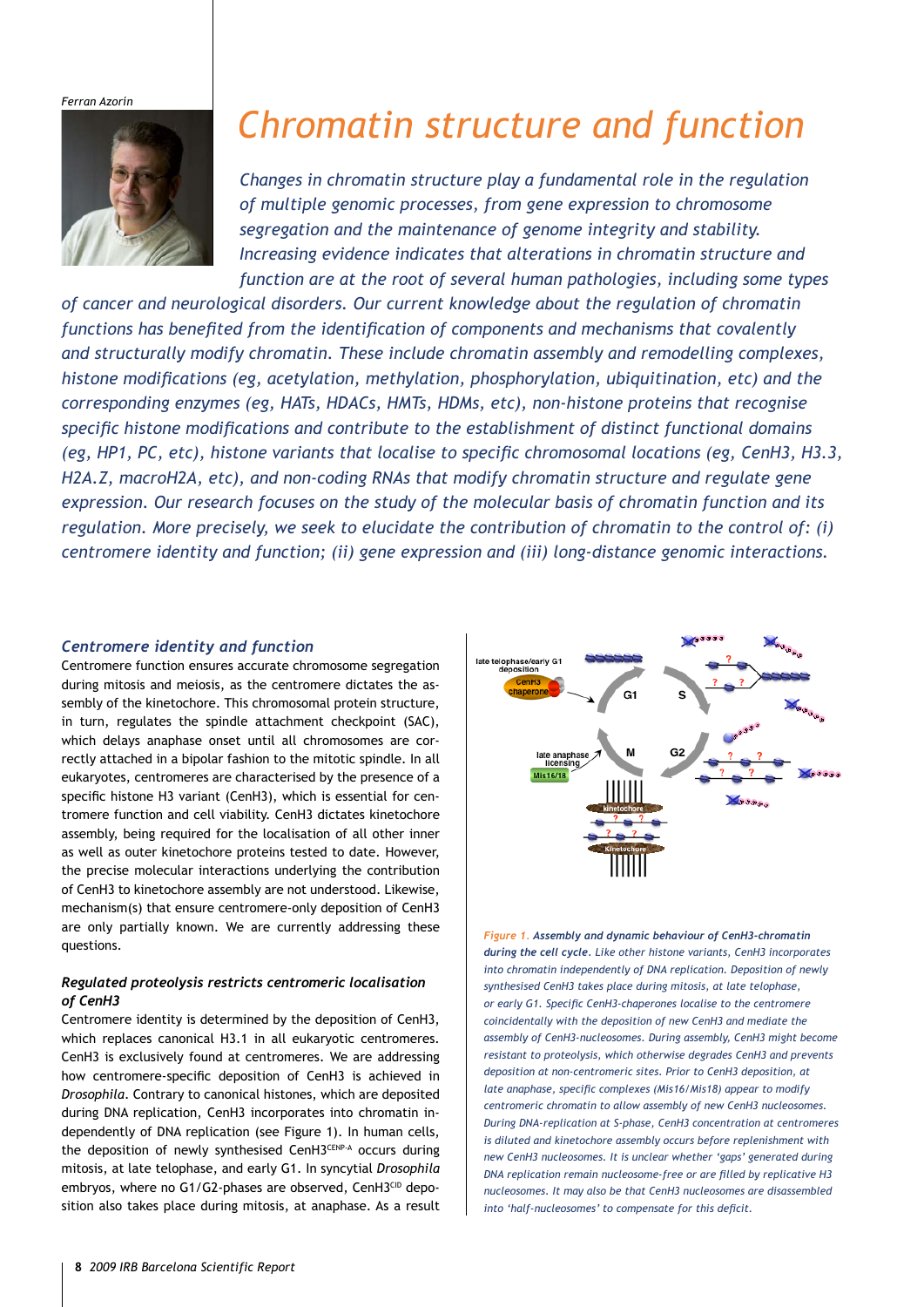of its loading outside S-phase, CenH3 concentration at centromeres is diluted during DNA replication, thereby generating 'gaps' that can remain nucleosome-free, ready for CenH3 deposition during mitosis, or that can be filled by replicative H3-nucleosomes, which are later replaced by CenH3-nucleosomes. During DNA replication, it is feasible that CenH3-nucleosomes are disassembled into 'half-nucleosomes'. The loading of CenH3 late in mitosis raises several intriguing questions. It implies that kinetochore assembly occurs before centromeres are fully replenished with CenH3-nucleosomes and also that loading occurs in close coincidence with chromosome segregation, thereby suggesting that signalling events occurring during segregation trigger CenH3 deposition. Finally, it raises the question as to how CenH3 assembly takes place during mitosis, when chromatin is believed to be more inaccessible and, in general, refractory to transactions. In this regard, the Mis16/Mis18 complex appears to be involved in licensing the centromeric chromatin for deposition of new CenH3.

The deposition of CenH3 nucleosomes is, however, a promiscuous process, as it may also occur during DNA replication, thereby leading to the mislocalisation of these nucleosomes throughout chromatin. Therefore, additional mechanisms must be present to either prevent the deposition of CenH3-containing nucleosomes at non-centromeric sites during DNA replication and/or to remove them afterwards. We have shown that, in cultured *Drosophila* S2 cells, proteasome-mediated degradation restricts the localisation of CenH3CID to centromeres by removing mislocalised CenH3CID as well as by regulating available CenH3C<sup>CID</sup> (Moreno-Moreno *et al*, 2006). Moreover, in the fly, proteasome mutants show increased expression and mislocalisation of CenH3CID. Proteasome-mediated degradation appears to be an evolutionarily conserved mechanism that regulates available CenH3 to favour its preferential deposition at centromeres. This notion is supported by observation that the levels of CenH3Cse4 in the yeast *Saccharomyces cerevisiae* are also regulated by the proteasome and proteolysis-resistant mutants mislocalise throughout chromatin. How is CenH3 proteolysis regulated? In this regard, using a yeast two-hybrid screen, we have identified the interaction of CenH3CID with *partner of paired* (*Ppa*), an F-box-containing protein that interacts with *Skp1*, an evolutionarily conserved component of SCF, an E3 ubiquitin ligase complex. The interaction of CenH3CID with SCF was confirmed *in vitro* by GST-pull down assays, as well as *in vivo*, where SCF mutant conditions result in the overexpression and mislocalisation of CenH3CID.



#### *Research Group Members*

#### *Group Leader: Ferran Azorín*

*Research Associates: Jordi Bernués, Maria Lluisa Espinas*

*Postdoctoral Fellows: Martí Badal, Anne Daulny, Olga Moreno, Mónica Torras*

#### *PhD Students:*

*Marta Batlle, Marta Blanch, Sergio Cuartero, Joan Font, Roman Kessler, Marta Lloret, Sonia Medina, Olivera Vujatovic*

*Research Assistants: Carles Bonet, Gemma Molla, Alicia Vera*

*Lab Technician: Esther Fuentes*

*Visiting Student: Marcia Sofia Ribeiro Lamy (Portugal)*

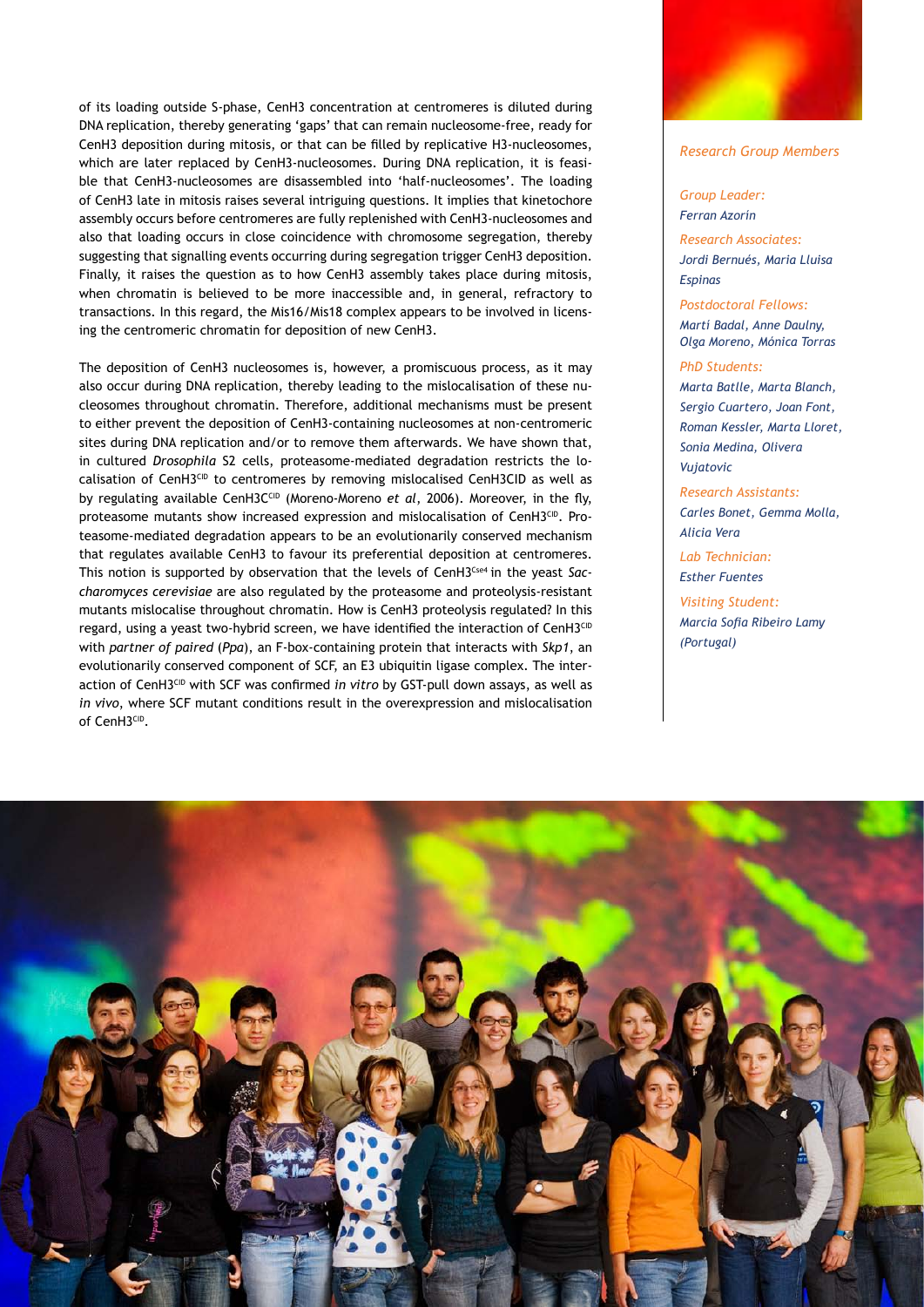#### *The contribution of CenH3 to kinetochore assembly*

CenH3 is essential for centromere function. Cells deficient in CenH3 fail to localise kinetochore proteins and show strong chromosome segregation defects. These observations indicate that CenH3 is required for kinetochore formation. Kinetochore assembly at the centromere involves complex pathways of hierarchical, sometimes reciprocal, interactions. CenH3 is at the bottom of this network of interactions. However, at present, we are only just beginning to understand its true contribution to kinetochore assembly. Kinetochores are large macromolecular entities. Depending on the organism, kinetochores are composed by dozens to more than a hundred different protein components. Biochemical studies have identified a number of protein complexes/networks that act at several stages of assembly, some being constitutively associated with the centromere throughout the cell cycle while others localise to the kinetochore only transiently during mitosis (Figure 2). The complexes identified include the KNM-network (KNL1, NDC80 and MIND),



*Figure 2. Kinetochores are large macromolecular entities. (a) Various protein complexes/networks are known to act at different stages of kinetochore assembly. These include the KNM-network (KNL1, NDC80 and MIND), which is involved in microtubule binding, and the NAC/CAD-network, which directly associates with centromeric chromatin. (b) CenH3 is essential for kinetochore assembly. CenH3 is at the bottom of a complex network of interactions that ultimately leads to assembly of a fully functional kinetochore. Dependencies for centromeric/kinetochore localisation are indicated by solid arrows. Possible interactions, observed only in some species or not fully confirmed, are indicated by dotted arrows.* 

which is involved in microtubule binding, and, in particular, the NAC/CAD-network, which directly associates with centromeric chromatin. In addition, a third protein-network that regulates chromosome movement, Dam1/DASH, has been identified both in *S. cerevisiae* and *S. pombe*. However, the precise molecular interactions that link CenH3 to kinetochore assembly have not been fully elucidated. We currently seek to identify the components that directly bind CenH3 nucleosomes and the features of CenH3 nucleosomes that these components recognise. In this regard, we have reported that deletion of the N-domain of CenH3Cse4 in *S. cerevisiae* causes lethality, and mutation analyses have identified a 33 aa motif (END) within the N-domain of CenH3Cse4. This motif is essential for viability and interacts with COMA, a kinetochore complex that is functionally related to NAC/CAD. We have also found that, in *Drosophila*, ectopic targeting of CenH3CID results in the recruitment of BubR1, an evolutionarily conserved outer kinetochore protein that is a core component of SAC, and that this interaction is mediated by the N-terminal domain of CenH3CID. Despite its remarkable low degree of conservation, CenH3s from *S. cerevisiae*, *S. pombe* and humans show similar properties. Interestingly, in *S. cerevisiae*, END corresponds to an R-rich motif and the presence of R-rich domains at the N-terminal domain is conserved in CenH3s of distant species.

# *Regulation of gene expression: The role of histone lysine (K)-methylation*

Most frequently, regulation by chromatin involves the establishment of specific patterns of post-translational histone modifications, which result in the recruitment of regulatory non-histone proteins that bind chromatin and modify its functional state. In this context, methylation at K-residues plays a central role, as it is involved in regulating a wide range of genomic functions, including gene expression.

#### *Characterisation of histone K-demethylases*

K-specific histone methyl-transferases (KMTs) were first reported some years ago. However, enzymes capable of antagonising K-methylation (KDMs) have been identified only recently. In the last two years, proteins containing the JumonjiC (JmjC) domain were found to have the capacity to act as KDMs. In this context, we have characterised the demethylase activity of the four JmjC+N-proteins of *Drosophila*: dJARID1/Lid (small imaginal discs), dJMJD2(1), dJMJD2(2) and dJARID2 (Lloret-Llinares *et al*, 2008).

dJARID1/Lid demethylates H3K4me3 and, contrary to what would be inferred from its demethylase activity, contributes to the establishment of transcriptional-competent chromatin states. What are the molecular mechanism(s) underlying the contribution of dJARID1/Lid to transcription activation? The pattern of H3K4me3 depends strongly on the gene-expression status. Thus in active genes H3K4me3 is constrained to a relatively short region spanning the transcription start-site, while inactive genes show no significant enrichment in H3K4me3 throughout the *locus*. How does dJARID1/Lid contribute to the pattern of H3K4me3? Does it bind to coding regions to demethylate H3K4me3, or does the binding take place at promoter regions to regulate dynamic H3K4me3? How is dJARID1/Lid recruited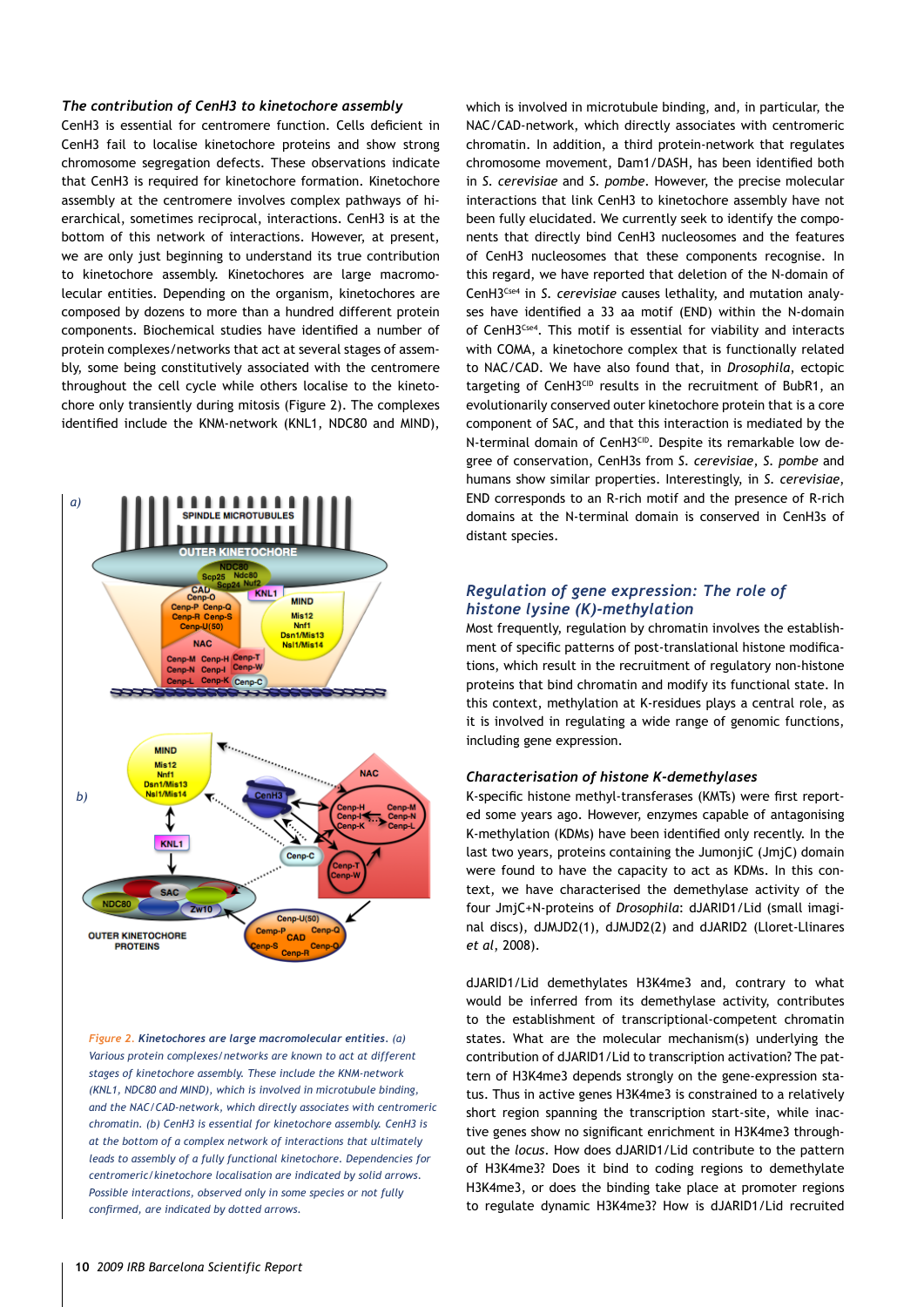to chromatin? dJARID1/Lid contains three PHD-fingers (PHD1, PHD2, PHD3) that may mediate binding to methylated-K residues in chromatin. Are they required for binding to chromatin? What methylated-K residues in histones do they bind to? These are some of the questions we are currently addressing.

dJMJD2 demethylates both H3K9me3 and H3K36me3, and dJMJD2(1) influences heterochromatin organisation, as its overexpression in polytene chromosomes induces the spread of HP1 from heterochromatin to euchromatin. The contribution of dJMJD2(1) to heterochromatin organisation is, however, more complex than anticipated, as endogenous dJMJD2(1) is expressed only early in development. In fact, no significant dJMJD2(1) is detected in polytene chromosomes. Moreover, overexpressed dJMJD2(1) is excluded from heterochromatin, localising to multiple euchromatic sites, where it demethylates H3K36me3. In contrast, little is known about the expression, localisation or functional properties of dJMJD2(2). dJMJD2s demethylases may act early in development to establish heterochromatin/euchromatin boundaries. We are currently testing this hypothesis.

#### *The contribution of HP1 proteins to regulation*

HP1 is one of the best examples of a regulatory non-histone protein that is recruited to chromatin through the recognition of a specific histone modification, namely di- or tri-methylation of H3K9. HP1 is widely conserved in eukaryotes, with most species containing several isoforms. For instance, *Drosophila* has five HP1 isoforms, three of which are ubiquitously expressed (HP1a, HP1b and HP1c), while the other two (HP1d/Rhino and HP1e) are expressed in the germline. Ubiquitously expressed isoforms show differential chromosomal distributions, as HP1a associates with heterochromatin, while HP1c is excluded from heterochromatin and HP1b is found both at euchromatic and heterochromatic domains. All these observations indicate that current models suggesting that HP1s bind H3K9me2,3 and recruit factors involved in heterochromatin assembly are not likely



*Figure 3.* **Drosophila** *HP1b interacts with the zinc-finger proteins WOC and ROW. (a) HP1b co-immunoprecipitates with WOC. (b) Binding of HP1b to euchromatin is strongly impaired in the absence of WOC (wocRNAi chromosomes).*

to apply to all isoforms and functional contexts. In this context, we have shown that, although *Drosophila* HP1c efficiently binds H3K9me2,3 *in vitro*, its binding to chromatin strictly depends on two sequence-specific DNA binding proteins, WOC and ROW, which are putative transcription factors (Font-Burgada *et al*, 2008). HP1c regulates transcription since it extensively co-localises with active RNA polymerase II and H3K4me3, a modification that correlates with active chromatin domains. Moreover, expression-profiling analyses show that HP1c, WOC and ROW extensively co-operate to regulate gene expression during development. To a large extent, the binding of HP1b to euchromatin also depends both on WOC and ROW, which physically interact with HP1b. These findings suggest that HP1c and HP1b co-operate in gene expression regulation (Figure 3). The mechanism(s) behind the contribution of HP1b/c to transcription regulation are currently being studied.

## *Transcriptional regulation of genes under the control of GAGA factor*

GAGA is a *Drosophila* transcription factor involved in many nuclear activities. Expression microarray analyses of GAGA knockdown and overexpression in cells and flies (carried out at the IRB Barcelona Functional Genomics Core Facility) have identified a list of genes that appear to be bona-fide GAGA targets as they are also positive in ChIP-on-Chip experiments. Although we are still analysing the results in flies, with the help of the IRB Barcelona Bioinformatics/Biostatistics Unit, several phenotypical defects have been noted. Among others, growth defects in GAGA-depleted flies that result in smaller wings have been observed in a variety of experimental conditions. We are still analysing other morphological parameters to evaluate whether these statistically significant differences in size (ranging from 10% up to 40%) are general or organ-dependent, and also to assign this and other defects to the genes differentially expressed in the microarray analysis.

Because of the multiplicity of processes in which GAGA factor is involved, we are also studying its molecular dynamics by means of Fluorescence Recovery After Photobleaching (FRAP) and related techniques (with the help of Julien Colombelli at the IRB-PCB Advanced Digital Microscopy Facility). Results obtained in stably transfected cell lines constitutively expressing a GAGA-PAGFP (photoactivatable GFP) fusion protein show that GAGA factor behaves much like a transcription factor. It displays high mobility, lower that free GFP but much higher than core histones, and similar to that shown by linker histone H1. GAGA mobility can be attributed to its binding to DNA because a GAGA mutant at the DBD that abolishes stable interaction with DNA (GAGA<sub>DBDKO</sub>) behaves similarly to GFP (Figure 4). While wt GAGA factor shows a mobile fraction of ~60%, in the case of mutant GAGA<sub>DBDKO</sub> this fraction increases to ~95%. A ~10-fold difference in their exchange time has also been noted. These results indicate that GAGA factor mobility is restricted by its DNA binding capacity, protein-protein interactions representing a minor contribution, if any. Our results also indicate a half-life estimation of ~13h for wt GAGA factor in cells. This is remarkably long for a transcription factor, thereby suggesting the existence of additional regulatory mechanisms that modulate GAGA activities. A highly dynamic mechanism that may account for this modulation is acetylation. We have shown that, in addition to being phos-